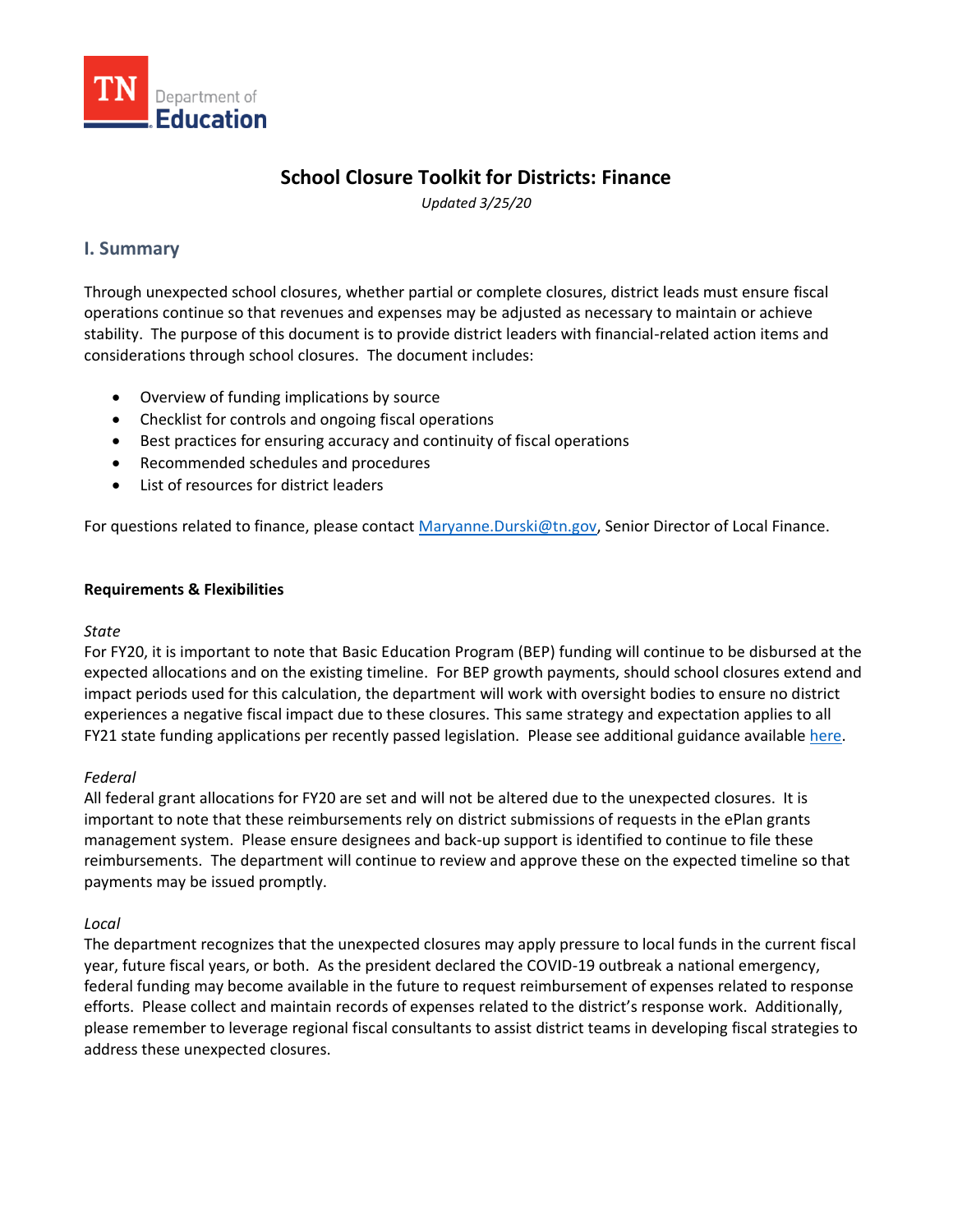## **II. Checklist**

Below is a checklist of fiscal operations action items for district leaders to complete before and during school closures:

### **Identify Owners for Grant Reimbursements**

For both state and federal grants, reimbursement requests in ePlan are necessary for the state to process payment.

- o Identify fiscal and programmatic owners and approvers (including ESSA, IDEA, School Nutrition, etc.), as well as backups, responsible for filing grant reimbursements
- o Notify owners of expectations to continue reimbursement requests, ensuring they regularly review department's updates on flexibilities being offered (available [here\)](https://www.tn.gov/education/health-and-safety/update-on-coronavirus.html)
- o Ensure owners have remote access to local financial systems and the state ePlan system
- o Develop plan for reimbursement request frequency
- o Submit grant budget revisions in ePlan as necessary

#### **Track COVID-19 Response Effort Expenditures**

Districts should track expenditures during this time for possible future reimbursement from federal government.

- $\circ$  Finance lead develops tracking system for use in program areas and fiscal systems, as applicable (e.g. tracking sheets of expenses and specific coding in accounting documentation)
- o District leadership team collaborates to determine all possible expense areas to monitor and track
- $\circ$  Program area owners tasked with tracking, submitting tracking sheets to finance team on a regular reporting timeline (Note: This should include staff time dedicated to response work.)
- o Finance lead regularly reports on expenses to-date associated with response efforts

#### **Manage EIS Data Entry & Submission**

Districts should maintain regular EIS data practices in alignment with applicable business rules. This will allow the state to best support determinations on adjustments needed for next year to ensure no districts experiences a negative fiscal impact in state funding due to the unexpected closures.

- o Ensure data team is aware that student information system (SIS) operations should continue, following existing guidelines (available [here\)](https://www.tn.gov/education/lea-operations/education-information-system-eis.html) and any additional guidance released by the department (availabl[e here\)](https://www.tn.gov/education/health-and-safety/update-on-coronavirus.html)
- $\circ$  Ensure owners and necessary data entry team members have remote access to student information systems
- o Continue to review and resolve daily EIS errors, acknowledge period data monthly, and approve year-end data at the end of the school year
- o Update coding practices to incorporate "Commissioner Waived" days after stockpiled days have been exhausted

#### **Evaluate Local Impact**

Given the unique fiscal context of each district, finance leads, in collaboration with county officials as applicable, should assist in evaluating the projected impact of the school closures on current year budgets, reserve funds, anticipated revenues for next fiscal year, and other fiscal implications. This work will help inform options for both needed continuing operations during closures and in resuming full operations in the future.

- o Identify current budget balance and any reserve funds currently held
- o Determine level of funding needed to sustain essential continuing operations (e.g. meal service, staff wages as applicable, etc.)
- o Develop projections on current fiscal year implications to inform opportunities or restrictions for ongoing operations (e.g. what are the operational savings associated with school closures; what are the costs of essential continuing operations; what options does this present for hourly staff; what are implications to reserve fund; etc.)
- $\circ$  Partner with county officials on any projections for local revenue estimates and to keep them informed of projected impact on district operations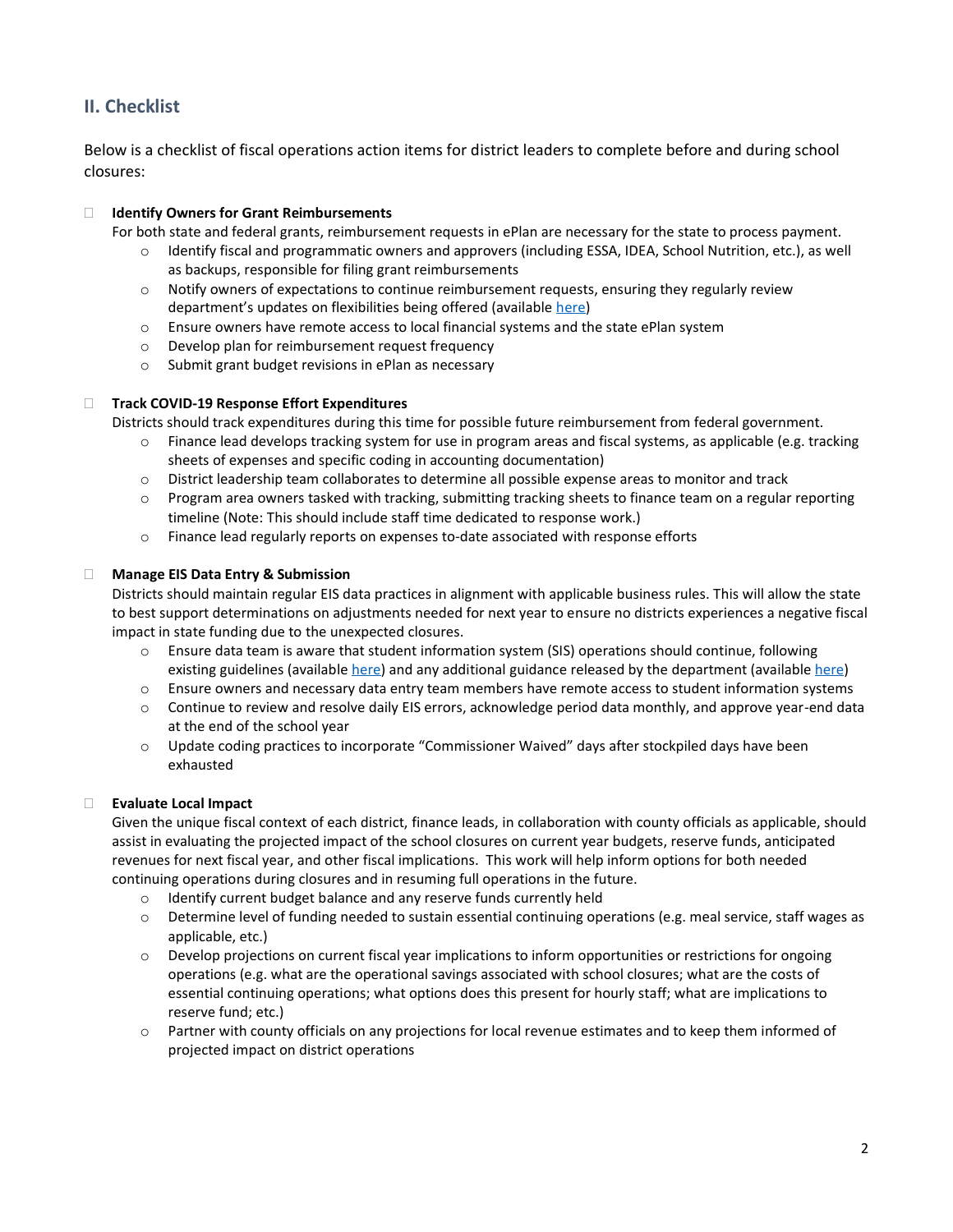## **III. Best Practices**

## **Draw on Existing Practices to Track Expenses**

As districts track any COVID-19 response effort expenditures, use existing practices to streamline the process to familiar procedures. Federal programs teams and fiscal leads regularly track and tag expenditures to cost objectives for grant purposes, capturing time and effort documentation for personnel and denoting related expenses in designated fields within the general ledger. These same protocols may be used to capture any expenses related to the response work for potential reimbursement submissions to the federal government.

## **Continue Leveraging Federal Funds**

 as long as the practice aligns to local policies and practices on non-grant funded positions. The U.S. Department Recently released federal guidance signaled that employees being charged to grants may continue to be charged of Education continues to release updated guidance and flexibilities on federal grants, providing options as district teams consider realigning current year budgets to new needs and planning for next year's grant activities. District teams should maintain open communication between federal programs teams and finance teams to ensure these options are being leveraged in fiscal strategies. The department will also continue to release guidance and resources as they become available.

## **Plan for Funds to Carry into Next Fiscal Year**

 As finance leads work with district leaders in determining essential operations through closures and other needed supports, teams should consider the opportunities to carry over funding from this fiscal year into the next. While considerations regarding federal carry over caps will be informed by any additional information released from the U.S. Department of Education, school closures often generate certain budget categories that are more likely to realize cost savings due to minimized operations. Depending on the revenue streams and local policies, these savings may present an opportunity to plan for more carry over of federal funds or to add to the district's reserve fund. Both strategies, if feasible, may help districts ease other fiscal pressures when school resumes. Districts should continue to partner with their regional fiscal consultants on strategies, limitations, and best practices in achieving these goals.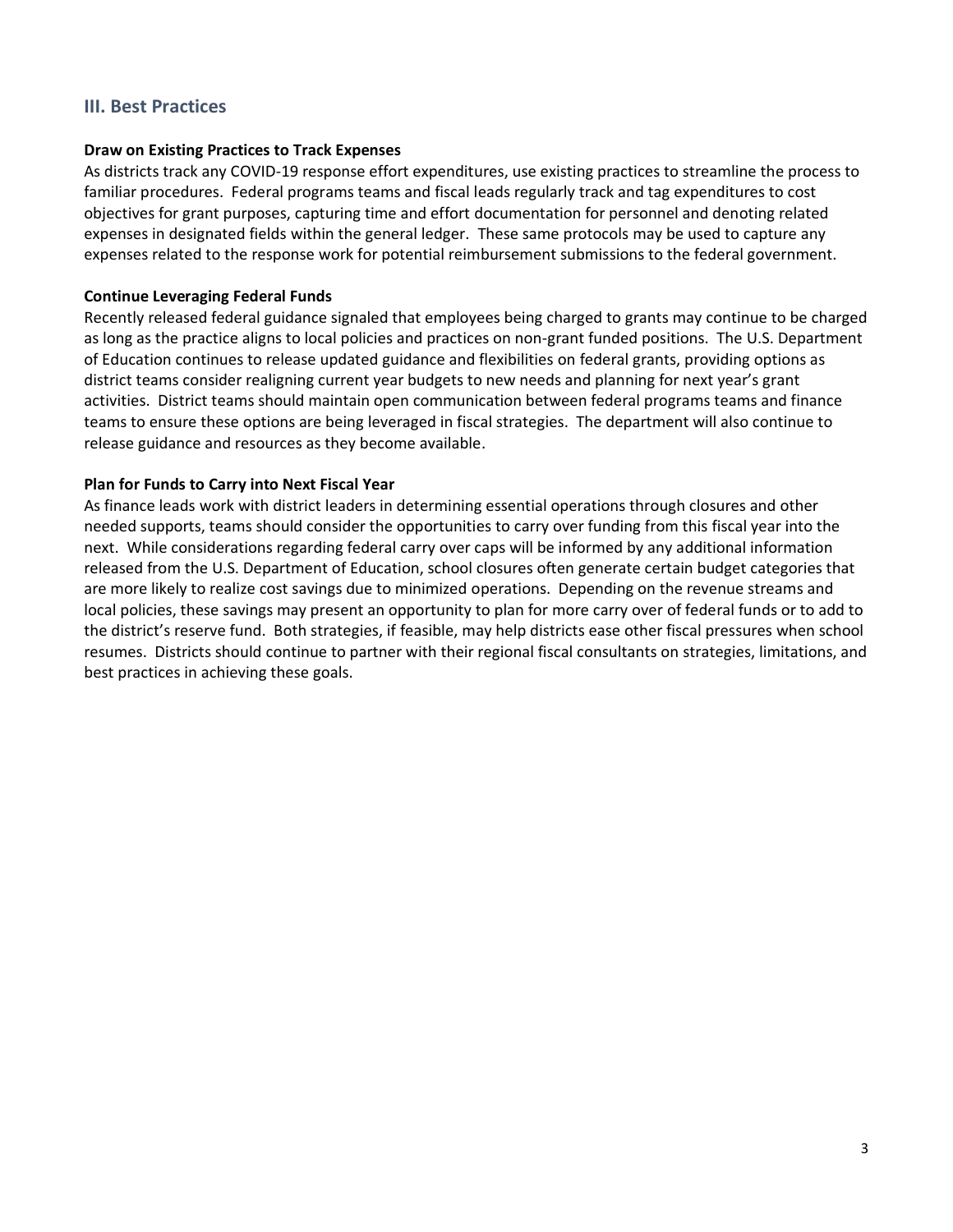## **IV. Recommended Schedules and Procedures**

### **Resource Documentation**

District and school leads should maintain records of any staff time or resources dedicated to the COVID-19 response efforts. These records may be used in the future to file for potential federal reimbursement. The table below provides a basic template to use in capturing these expenses throughout the closures.

**SITE:\_\_\_\_\_\_\_\_\_\_\_\_\_\_\_\_\_\_\_\_\_\_\_\_ DESIGNATED SITE LEAD:\_\_\_\_\_\_\_\_\_\_\_\_\_\_\_\_\_\_\_** 

| Date | <b>Start</b><br><b>Time</b> | End<br><b>Time</b> | Name of Staff/Resources Provided | <b>Notes</b> |
|------|-----------------------------|--------------------|----------------------------------|--------------|
|      |                             |                    |                                  |              |
|      |                             |                    |                                  |              |
|      |                             |                    |                                  |              |
|      |                             |                    |                                  |              |
|      |                             |                    |                                  |              |
|      |                             |                    |                                  |              |
|      |                             |                    |                                  |              |
|      |                             |                    |                                  |              |
|      |                             |                    |                                  |              |
|      |                             |                    |                                  |              |
|      |                             |                    |                                  |              |
|      |                             |                    |                                  |              |
|      |                             |                    |                                  |              |
|      |                             |                    |                                  |              |
|      |                             |                    |                                  |              |
|      |                             |                    |                                  |              |
|      |                             |                    |                                  |              |
|      |                             |                    |                                  |              |
|      |                             |                    |                                  |              |
|      |                             |                    |                                  |              |
|      |                             |                    |                                  |              |
|      |                             |                    |                                  |              |
|      |                             |                    |                                  |              |
|      |                             |                    |                                  |              |
|      |                             |                    |                                  |              |
|      |                             |                    |                                  |              |
|      |                             |                    |                                  |              |
|      |                             |                    |                                  |              |
|      |                             |                    |                                  |              |
|      |                             |                    |                                  |              |
|      |                             |                    |                                  |              |
|      |                             |                    |                                  |              |
|      |                             |                    |                                  |              |